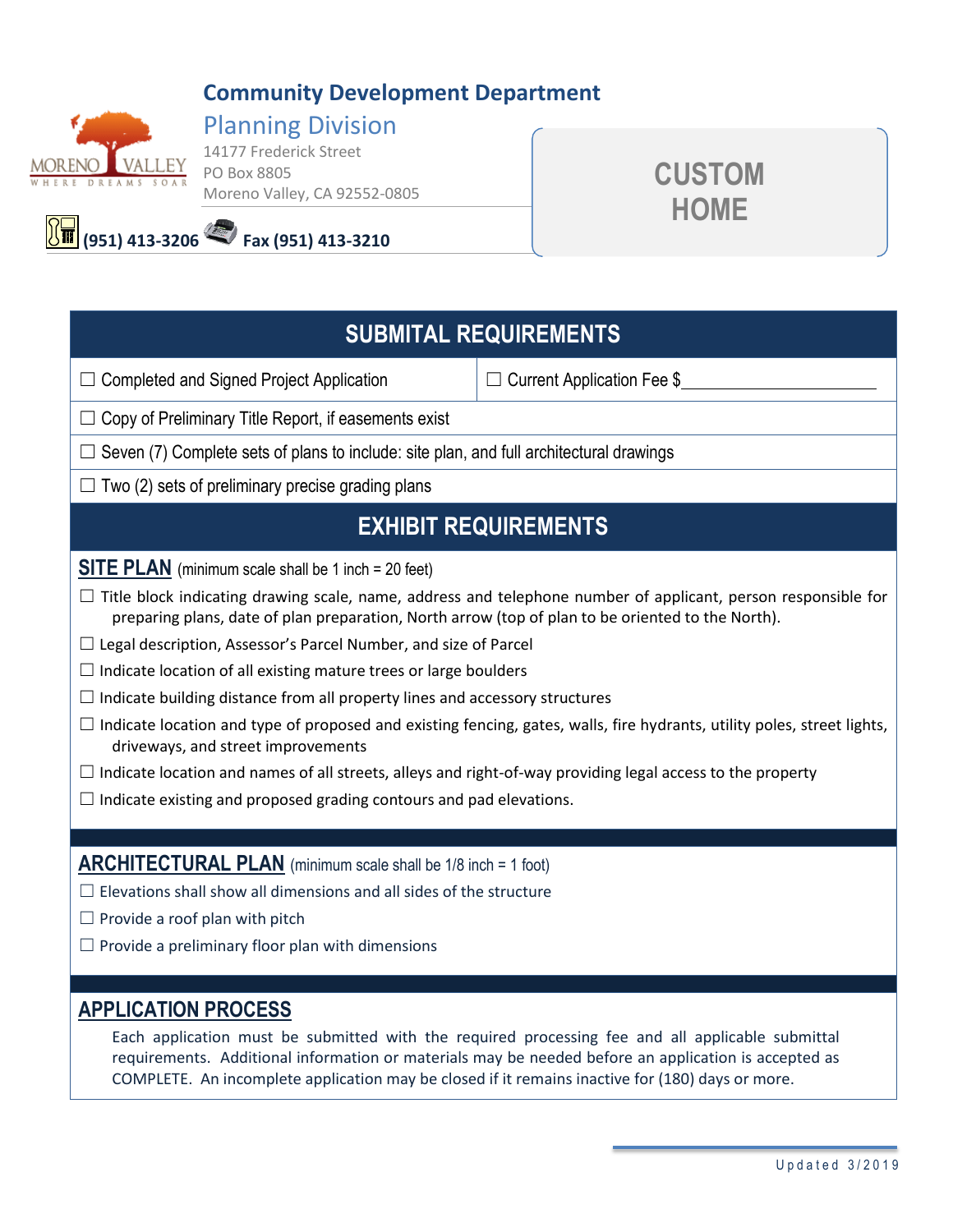|                           | <b>CUSTOM HOME / ACCESORY DWELLING UNIT CHECKLIST</b><br>24"x36" D-Size Shts. Max. for all plan types |                            |                                       |                                                                                                                                                                                         |  |  |  |  |  |
|---------------------------|-------------------------------------------------------------------------------------------------------|----------------------------|---------------------------------------|-----------------------------------------------------------------------------------------------------------------------------------------------------------------------------------------|--|--|--|--|--|
| $SP1*$                    |                                                                                                       | = SITE PLAN (Custom Homes) |                                       |                                                                                                                                                                                         |  |  |  |  |  |
|                           | $SP2*$                                                                                                |                            | = SITE PLAN (Accessory Dwelling Unit) |                                                                                                                                                                                         |  |  |  |  |  |
|                           |                                                                                                       | $PGP*$                     |                                       | = PRELIMINARY GRADING PLAN (Do Not Use City Standard Title Block)                                                                                                                       |  |  |  |  |  |
|                           |                                                                                                       |                            | A                                     | = ARCHITECTURAL PLAN                                                                                                                                                                    |  |  |  |  |  |
|                           | TITLE SHEET SHOULD INCLUDE, BUT NOT BE LIMITED TO, THE FOLLOWING ITEMS:                               |                            |                                       |                                                                                                                                                                                         |  |  |  |  |  |
|                           |                                                                                                       |                            |                                       |                                                                                                                                                                                         |  |  |  |  |  |
| $\boldsymbol{x}$          | $\boldsymbol{\mathsf{x}}$                                                                             | X                          | $\boldsymbol{\mathsf{x}}$             | 1.<br>Contact information for the Applicant, Developer, Property Owner and Plan Preparer. (i.e.<br>Business and/or contact name, mailing address, office and/or mobile number, & email) |  |  |  |  |  |
|                           |                                                                                                       |                            |                                       | 2.<br>All applicable project information, such as:                                                                                                                                      |  |  |  |  |  |
| $\mathsf{x}$              | $\boldsymbol{\mathsf{x}}$                                                                             | $\boldsymbol{x}$           | $\boldsymbol{\mathsf{x}}$             | Site address, if available.<br>a.                                                                                                                                                       |  |  |  |  |  |
| X                         | $\boldsymbol{\mathsf{x}}$                                                                             | X                          | $\boldsymbol{x}$                      | Assessor's Parcel Number(s).<br>b.                                                                                                                                                      |  |  |  |  |  |
| $\boldsymbol{x}$          | X                                                                                                     | X                          |                                       | Complete Legal Description for subject property (ies).<br>c.                                                                                                                            |  |  |  |  |  |
| X                         |                                                                                                       | X                          |                                       | Total gross and net (disturbed) acreage.<br>d.                                                                                                                                          |  |  |  |  |  |
|                           |                                                                                                       | $\boldsymbol{x}$           |                                       | Total proposed earthwork quantities (i.e. cut/fill, etc.).<br>е.                                                                                                                        |  |  |  |  |  |
| X                         | $\boldsymbol{\mathsf{x}}$                                                                             |                            |                                       | f.<br>Existing & proposed land use zoning designation(s).                                                                                                                               |  |  |  |  |  |
| $\boldsymbol{\mathsf{x}}$ |                                                                                                       | $\boldsymbol{x}$           |                                       | <b>FEMA Flood Zone designation(s).</b><br>g.                                                                                                                                            |  |  |  |  |  |
|                           |                                                                                                       | X                          |                                       | Topography source and date.<br>h.                                                                                                                                                       |  |  |  |  |  |
|                           |                                                                                                       | X                          |                                       | List all utility purveyors and school district(s) including providers of water, sewer,<br>i.<br>gas, electricity, telephone, and cable.                                                 |  |  |  |  |  |
|                           |                                                                                                       |                            |                                       | 3.<br>In the lower right-hand corner, include the following items:                                                                                                                      |  |  |  |  |  |
| X                         | X.                                                                                                    | X                          | $\boldsymbol{\mathsf{x}}$             | Title of Plan (i.e. "Site Plan", "Preliminary Grading Plan", etc.).<br>a.                                                                                                               |  |  |  |  |  |
| X                         | X                                                                                                     | X                          | X                                     | City Case Number(s) (PENXX-XXXX).<br>b.                                                                                                                                                 |  |  |  |  |  |
| $\boldsymbol{\mathsf{x}}$ | $\mathsf{x}$                                                                                          | X                          |                                       | Parcel/Tract Map Number (PM/TM XXXXX), if applicable.<br>c.                                                                                                                             |  |  |  |  |  |
| X                         | $\boldsymbol{\mathsf{x}}$                                                                             | X                          | $\boldsymbol{\mathsf{x}}$             | Date of plan preparation.<br>d.                                                                                                                                                         |  |  |  |  |  |
| $\boldsymbol{x}$          | $\mathsf{x}$                                                                                          | $\boldsymbol{x}$           |                                       | A detailed project description, including proposed & existing buildings, structures & uses.<br>4.                                                                                       |  |  |  |  |  |
|                           |                                                                                                       |                            | $\boldsymbol{\mathsf{x}}$             | 5.<br>A table indicating square footage calculations per floor and total for each building shown,<br>and per dwelling unit, as applicable.                                              |  |  |  |  |  |
| X                         | $\boldsymbol{\mathsf{x}}$                                                                             | X                          |                                       | A list of all easements of record affecting the subject property and include the holder,<br>6.<br>purpose, recorded date & instrument or map number, etc.                               |  |  |  |  |  |
| X                         |                                                                                                       | X                          |                                       | General Notes to include project-specific information.<br>7.                                                                                                                            |  |  |  |  |  |
| X                         | $\boldsymbol{\mathsf{x}}$                                                                             | X                          |                                       | A vicinity map, showing site relationship to adjacent roads & nearest freeway/highway, a<br>8.<br>north arrow (facing up), & a scale (or "N.T.S." stated).                              |  |  |  |  |  |
| X                         | $\boldsymbol{x}$                                                                                      | X                          |                                       | 9.<br>A legend, showing only items used & that match exactly in the plan view (i.e. symbols, line<br>types, hatches, & abbreviations, etc.)                                             |  |  |  |  |  |
|                           |                                                                                                       |                            |                                       |                                                                                                                                                                                         |  |  |  |  |  |

\* A separate preliminary grading plan may not be required if all details required for either a Custom Home or an Accessory Dwelling Unit can be combined & clearly shown on the Site Plan.

### THIS CHECKLIST INDICATES THE MINIMUM INFORMATION REQUIRED ON THE RESPECTIVE PLAN BEING SUBMITTED FOR YOUR PROJECT.

#### NOTE: ADDITIONAL INFORMATION MAY BE REQUIRED DURING THE REVIEW PROCESS, INCLUDING INFORMATION NOT SPECIFICALLY REQUIRED BY THIS CHECKLIST.

### YOUR COOPERATION IN PROVIDING THIS INFORMATION EARLY ON WILL ENSURE THAT YOUR PROJECT CAN BE REVIEWED IN THE MOST EXPEDITIOUS MANNER POSSIBLE.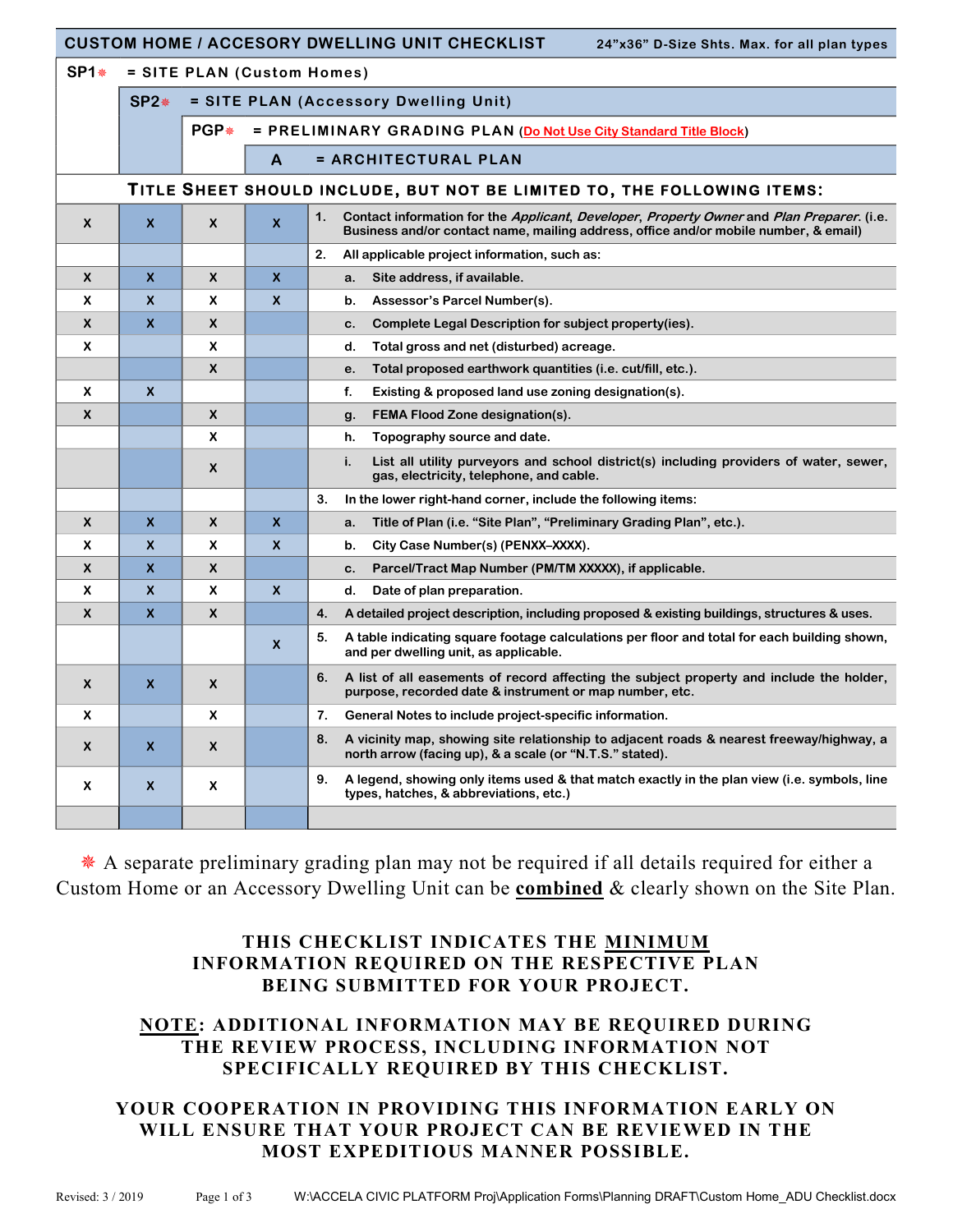|                           |                           |                                       |              | <b>CUSTOM HOME / ACCESORY DWELLING UNIT CHECKLIST</b><br>24"x36" D-Size Shts. Max. for all plan types                                                                                                                                                                                                                                                                                                                                                                                                      |  |  |  |
|---------------------------|---------------------------|---------------------------------------|--------------|------------------------------------------------------------------------------------------------------------------------------------------------------------------------------------------------------------------------------------------------------------------------------------------------------------------------------------------------------------------------------------------------------------------------------------------------------------------------------------------------------------|--|--|--|
| <b>SP1*</b>               |                           |                                       |              | = SITE PLAN (Custom Homes)<br>( $*$ These can be shown on 1 plan if not too much information)                                                                                                                                                                                                                                                                                                                                                                                                              |  |  |  |
|                           | $SP2*$                    | = SITE PLAN (Accessory Dwelling Unit) |              |                                                                                                                                                                                                                                                                                                                                                                                                                                                                                                            |  |  |  |
|                           |                           | PGP*                                  |              | = PRELIMINARY GRADING PLAN (Do Not Use City Standard Title Block)                                                                                                                                                                                                                                                                                                                                                                                                                                          |  |  |  |
|                           |                           |                                       | $\mathsf{A}$ | = ARCHITECTURAL PLAN                                                                                                                                                                                                                                                                                                                                                                                                                                                                                       |  |  |  |
|                           |                           |                                       |              | ALL OTHER SHEETS SHOULD INCLUDE, BUT NOT BE LIMITED TO, THE FOLLOWING:                                                                                                                                                                                                                                                                                                                                                                                                                                     |  |  |  |
| $\boldsymbol{x}$          | $\boldsymbol{\mathsf{x}}$ | $\boldsymbol{x}$                      |              | 10. A graphical bar scale (number of feet per inch).                                                                                                                                                                                                                                                                                                                                                                                                                                                       |  |  |  |
|                           |                           | x                                     |              | 1" = 40' Engineering Scale (unless otherwise approved)<br>a.                                                                                                                                                                                                                                                                                                                                                                                                                                               |  |  |  |
| $\boldsymbol{x}$          | $\boldsymbol{\mathsf{x}}$ |                                       |              | 1" = 20' minimum Engineering Scale<br>$\mathbf b$ .                                                                                                                                                                                                                                                                                                                                                                                                                                                        |  |  |  |
|                           |                           |                                       | $\mathsf{x}$ | 1/8" = 1' minimum Architectural Scale<br>c.                                                                                                                                                                                                                                                                                                                                                                                                                                                                |  |  |  |
| X                         | X                         | X                                     |              | 11. A north arrow.                                                                                                                                                                                                                                                                                                                                                                                                                                                                                         |  |  |  |
| X                         | X                         | x                                     |              | 12. All overall dimensions as required.                                                                                                                                                                                                                                                                                                                                                                                                                                                                    |  |  |  |
| X                         | X                         | X                                     |              | 13. Clearly differentiate existing from proposed structures/improvements.<br>$\checkmark$ Existing = light / dashed / screened back.<br>$\checkmark$ Proposed = dark / solid.                                                                                                                                                                                                                                                                                                                              |  |  |  |
| X                         | $\boldsymbol{\mathsf{x}}$ | x                                     |              | 14. Show the APN Numbers for the subject property & adjacent properties.                                                                                                                                                                                                                                                                                                                                                                                                                                   |  |  |  |
| $\boldsymbol{x}$          |                           | X                                     |              | 15. Show & label the FEMA floodplain & floodway limits, if applicable.                                                                                                                                                                                                                                                                                                                                                                                                                                     |  |  |  |
| X                         |                           | X                                     |              | 16. Show & label areas subject to liquefaction or other geologic hazard, and/or if within a<br>Special Studies Zone (i.e. fault, etc.), if applicable.                                                                                                                                                                                                                                                                                                                                                     |  |  |  |
| X                         |                           | X                                     |              | 17. Show location of all existing & proposed right-of-way/property lines for the project site &<br>adjacent properties.<br>$\checkmark$ Use a unique line type, typically a 'phantom' (--- -- -- -- ---).<br>$\checkmark$ Project site boundary shall be shown with a thick line type and labeled with bearings<br>and distances.                                                                                                                                                                          |  |  |  |
| X                         |                           |                                       |              | 18. Label existing use & zoning of subject property & adjacent properties.                                                                                                                                                                                                                                                                                                                                                                                                                                 |  |  |  |
| $\boldsymbol{x}$          |                           | X                                     |              | 19. Show, label & dimension all proposed dedications & indicate the use.<br>$\checkmark$ Include any proposed right-of-way to be vacated.                                                                                                                                                                                                                                                                                                                                                                  |  |  |  |
|                           |                           | X                                     |              | 20. Show, label & dimension all existing and/or proposed easements and identify any to be<br>abandoned, quitclaimed and/or relocated.                                                                                                                                                                                                                                                                                                                                                                      |  |  |  |
|                           | $\boldsymbol{\mathsf{x}}$ | X                                     |              | 21. Show & label all existing and/or proposed utility appurtenances (i.e. fire hydrants,<br>manholes, vaults, transmission lines, power and/or telephone poles, street lights &<br>underground utilities, etc.) on or adjacent to the subject property (within 50' min.).<br>$\checkmark$ Include disposition notes for all existing items ("To be removed", "To be relocated",<br>"To be undergrounded", etc.).<br>$\checkmark$ Show & label the nearest fire hydrant & street light (if not within 50'). |  |  |  |
| X                         | $\boldsymbol{\mathsf{x}}$ | X                                     |              | 22. Show & label all existing structures on and/or adjacent to the subject property.<br>√ Include disposition notes ("To be removed", "To be relocated", "To remain in place", etc.)                                                                                                                                                                                                                                                                                                                       |  |  |  |
| X                         | X                         | X                                     |              | 23. Show, label & dimension all existing and/or proposed walls.<br>$\checkmark$ Include disposition note ("Per separate permit") if proposed.<br>$\checkmark$ Ensure height limitations per Municipal Code Sections 8.21.100 & 9.08.070.                                                                                                                                                                                                                                                                   |  |  |  |
| X                         |                           | X                                     |              | 24. Show, label & dimension all existing & proposed frontage street improvements.                                                                                                                                                                                                                                                                                                                                                                                                                          |  |  |  |
| $\boldsymbol{\mathsf{x}}$ |                           | X                                     |              | Include existing improvements on the opposite side of the street.<br>a.                                                                                                                                                                                                                                                                                                                                                                                                                                    |  |  |  |
|                           |                           | X                                     |              | Include approximate grades, centerline radii of curbs & top of curb (TC) elevations at<br>b.<br>every 25' to 50' along property frontage.                                                                                                                                                                                                                                                                                                                                                                  |  |  |  |
| $\boldsymbol{\mathsf{x}}$ |                           | X                                     |              | Indicate if street(s) are private, if applicable.<br>c.                                                                                                                                                                                                                                                                                                                                                                                                                                                    |  |  |  |
|                           |                           | X                                     |              | 25. Show, label & dimension all proposed street improvement transition at the property<br>boundary to join existing conditions/improvements.                                                                                                                                                                                                                                                                                                                                                               |  |  |  |
|                           |                           | X                                     |              | 26. Show & label all existing & proposed underground utilities (i.e. sewer, storm drain, water, etc.).<br>$\checkmark$ Include location of all existing and/or proposed service connections.                                                                                                                                                                                                                                                                                                               |  |  |  |
| X                         | $\boldsymbol{\mathsf{x}}$ | X                                     |              | 27. Show & label the septic disposal system and its 100% expansion area, if applicable.<br>$\checkmark$ Include location of septic tank and dimension to nearest structure(s).                                                                                                                                                                                                                                                                                                                             |  |  |  |
| $\boldsymbol{x}$          |                           | $\pmb{\times}$                        |              | 28. Show typical street improvement cross-sections (ROW to ROW) for any street fronting the<br>subject property, and include:                                                                                                                                                                                                                                                                                                                                                                              |  |  |  |
| X                         |                           | X                                     |              | City classification name and standard number.<br>a.                                                                                                                                                                                                                                                                                                                                                                                                                                                        |  |  |  |
|                           |                           | X                                     |              | b.<br>Existing & proposed surface & underground improvements.                                                                                                                                                                                                                                                                                                                                                                                                                                              |  |  |  |
| X                         |                           | x                                     |              | Existing & proposed right-of-way lines with N/S/E/W designations.<br>c.                                                                                                                                                                                                                                                                                                                                                                                                                                    |  |  |  |
|                           |                           | X                                     |              | d.<br>All related dimensions from centerline.                                                                                                                                                                                                                                                                                                                                                                                                                                                              |  |  |  |